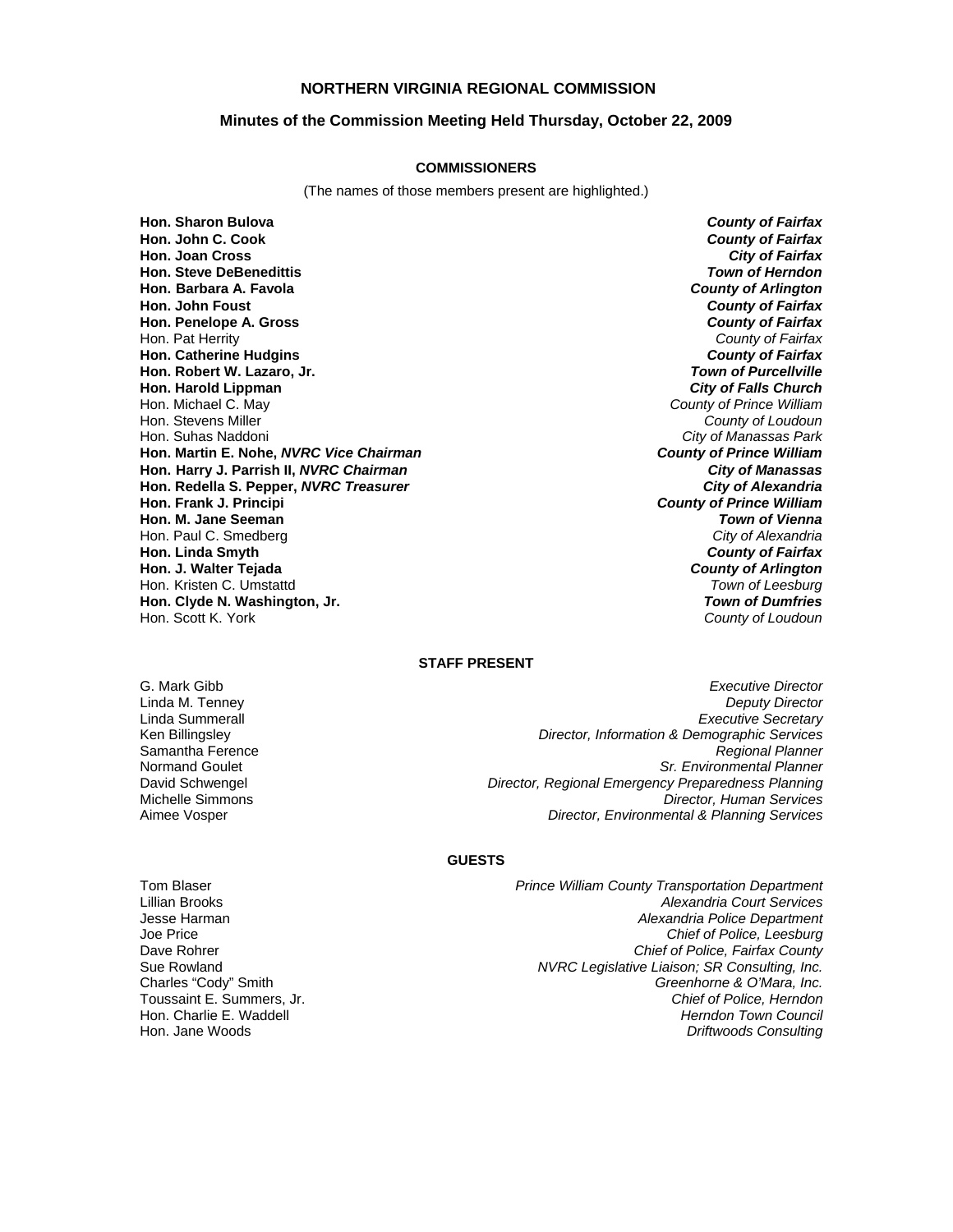| Summary Minutes of the Commission<br>October 22, 2009<br>Page 2 |                                                                                                                                                                                                                                                                                                                                                                                                                                                                                                                                                                                                                                                                                             |
|-----------------------------------------------------------------|---------------------------------------------------------------------------------------------------------------------------------------------------------------------------------------------------------------------------------------------------------------------------------------------------------------------------------------------------------------------------------------------------------------------------------------------------------------------------------------------------------------------------------------------------------------------------------------------------------------------------------------------------------------------------------------------|
| CALL TO ORDER                                                   | Chairman Parrish called the meeting to order at 7:34 p.m.                                                                                                                                                                                                                                                                                                                                                                                                                                                                                                                                                                                                                                   |
| PLEDGE OF<br><b>ALLEGIANCE</b>                                  | The Pledge of Allegiance was recited by all present.                                                                                                                                                                                                                                                                                                                                                                                                                                                                                                                                                                                                                                        |
| ROLL CALL                                                       | The roll was called and all members present or absent were noted for the record.                                                                                                                                                                                                                                                                                                                                                                                                                                                                                                                                                                                                            |
| APPROVAL OF<br><b>MINUTES</b>                                   | Commissioner Gross moved approval of the minutes of the September 24, 2009, meeting<br>of the Commission. The motion was seconded and carried unanimously.                                                                                                                                                                                                                                                                                                                                                                                                                                                                                                                                  |
| <b>PRESENTATION</b>                                             | NORTHERN VIRGINIA JUVENILE GANG REGIONAL ASSESSMENT 2003-2008                                                                                                                                                                                                                                                                                                                                                                                                                                                                                                                                                                                                                               |
|                                                                 | Chairman Parrish welcomed Joe Price, Chief of Police for the Town of Leesburg and Co-<br>Chair of Northern Virginia Juvenile Gang Regional Task Force.                                                                                                                                                                                                                                                                                                                                                                                                                                                                                                                                      |
| Joe Price                                                       | Chief Price explained that Task Force Co-Chair Chief Charlie Dean is out of town. Chief<br>Price stated that Northern Virginia has taken a unique approach to dealing with gangs, one<br>that is multi-disciplined and multi-jurisdictional. The Northern Virginia Regional Gang Task<br>Force was formed in 2003, teaming police departments, court services and educational<br>services to promote prevention and intervention to keep young people from joining or<br>remaining in gangs. The regional assessment measurers the success of the Task Force.                                                                                                                               |
|                                                                 | Chief Price turned the floor over to Ken Billingsley, NVRC's Director of Information &<br>Demographic Services, who compiled the assessment.                                                                                                                                                                                                                                                                                                                                                                                                                                                                                                                                                |
| <b>Ken Billingsley</b>                                          | This is the first juvenile gang assessment nationally that examines gangs within a regional<br>setting. In 2008, the crime rates in Northern Virginia decreased, falling substantially below<br>national averages and dramatically below levels found in U.S. metropolitan areas known for<br>a gang presence. While the police estimate 5,000 gang members in Northern Virginia, the<br>study shows that gangs have failed to gain an entrenched foothold in the region. Anecdotal<br>evidence suggests that many gang members from Northern Virginia are moving to<br>Maryland, D.C. and to western and southern parts of Virginia to avoid dealing with the<br>Northern Virginia police. |
|                                                                 | Over the five-year assessment period gang crimes average slightly less than five incidents                                                                                                                                                                                                                                                                                                                                                                                                                                                                                                                                                                                                  |

 Over the five-year assessment period gang crimes average slightly less than five incidents per day, one of which is a PART I crime (violent crimes plus burglary, larceny and motor vehicle theft) and four of which are less serious violations (drug offense, graffiti, simple assault). Graffiti, a daily occurrence, accounts for half of all reported offenses. Based on 15 offenses for which gang-crime statistics are tabulated, gangs are responsible for approximately two percent of overall crime and five percent of violent crime. The most common gang crimes involve violent crimes against people (frequently against other gang members rather than random citizens), drugs, weapons, simple assaults, and graffiti. Gangs account for seven percent of homicides, aggravated assaults, and weapons offenses in Northern Virginia.

 Gang activity in the schools was also assessed. The school findings are consistent with regional crime trends (overall and gang), which reveal positive and downward trend lines over the five-year period. There is no evidence in the data suggesting a worsening of conditions in Northern Virginia public schools, or that public school children are becoming less safe, or that gangs, dangerous weapons, illegal drugs, or physical violence are becoming more prevalent. The incidence of gang activity in Northern Virginia public schools is down, with about one reported gang incident per school day region wide. Historically, most reported gang activity occurs with the region's public high schools. However, the emerging trend is an increase in gang recruitment and activity in the middle schools. Also, suspension and expulsion rates in Northern Virginia public schools — both the number of occurrences and of individual students disciplined — have dropped each of the past four years, reaching a low during the 2007-08 school year.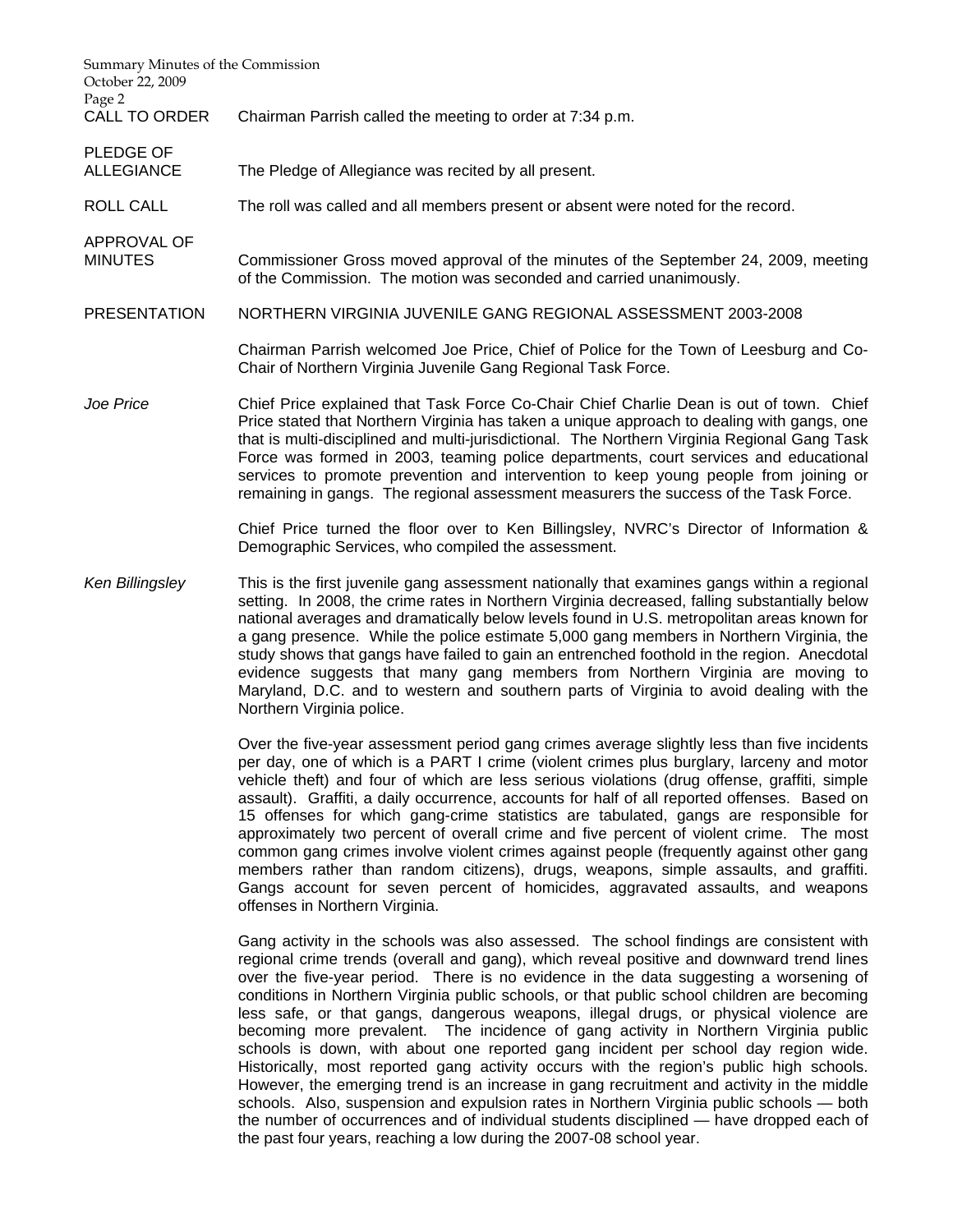Mr. Billingsley reviewed the factors contributing to Northern Virginia's success in fighting gangs, such as a strong regional economy, strong law enforcement initiatives, strong political leadership, an educated community, and the involvement of the public schools.

*Lillian Brooks* Ms. Brooks, Director of Court Services for the City of Alexandria, reviewed community resources for gang members and at-risk youth, such as counseling, employment and job training, job placement, education and vocational training, mentoring, recreational opportunities, after-school programs, youth development programs, mental health and substance abuse treatment, and a regional program for tattoo removal. However, no trade schools and few opportunities for on-the-job training were identified in the analysis. Ms. Brooks added that the Court Services personnel work very closely with the juvenile gang detectives.

> The comprehensive gang assessment is available as a PDF (5MB ) on NVRC's website, <http://www.novaregion.org/gangs> .

*questions &* 

*answers* Commissioner DeBenedittis thanked Chief Summers for his leadership as chairman of the Task Force for the past few years.

> Commissioner Favola asked how to best use funds for prevention. Ms. Brooks said after school programs, early childhood education, and outreach to children and their families. Children typically join gangs when they are 12-15 years old but the age is getting younger.

> Commissioner Hudgins commented on the need for better prevention and coordination among the schools, local government and the community. Commissioner Tejada agreed, citing the need for more resources for after school programs, suggesting that this may be a role for the nonprofits as well.

> Commissioner Gross said she has heard there is an up tick in gang activity in the schools and wondered if this is a result of the downturn in the economy. Chief Rohrer said he is waiting for the 2008-9 school data, but overall, Part I crimes are down. He added that the police strongly support the prevention/intervention programs. Ms. Brooks added that the IP workers are seeing a little increased gang activity but it is anecdotal.

> Commissioner Washington wanted to know if children escape legal punishment due to their age. Ms. Brooks said the courts often put them in diversion, depending on the crime.

**COMMUTER** 

- FERRY STUDY Commissioner Principi reported that VDOT funded this feasibility study, which included bringing a high speed catamaran ferry from Boston for trial service runs. The Prince William Board of County Supervisors has endorsed the study. He recommends formation of a multi-stakeholder task force, working through NVRC and MWCOG, to look at the ferry as a regional transit option. He turned the floor over to Cody Smith of Greenhorne & O'Mara, the consultant that performed the study.
- Cody Smith The study looked at 13 service points eight in Virginia, three in Maryland, and two in the District (Anacostia Waterfront/Nationals Stadium and the Southwest Fish Market) — and covered seven goals:
	- 1) Obtain actual run times between the potential service points
	- 2) Obtain vessel wake measurements during run times
	- 3) Obtain noise measurements at various points along the Potomac River
	- 4) Observe operations to determine feasibility of docking locations
	- 5) Determine likely capital and operating costs for service
	- 6) Determine likely fares and ridership using VDOT 2000 feasibility study model
	- 7) Apply data to previous 2000 ferry study and provide conclusions and recommendations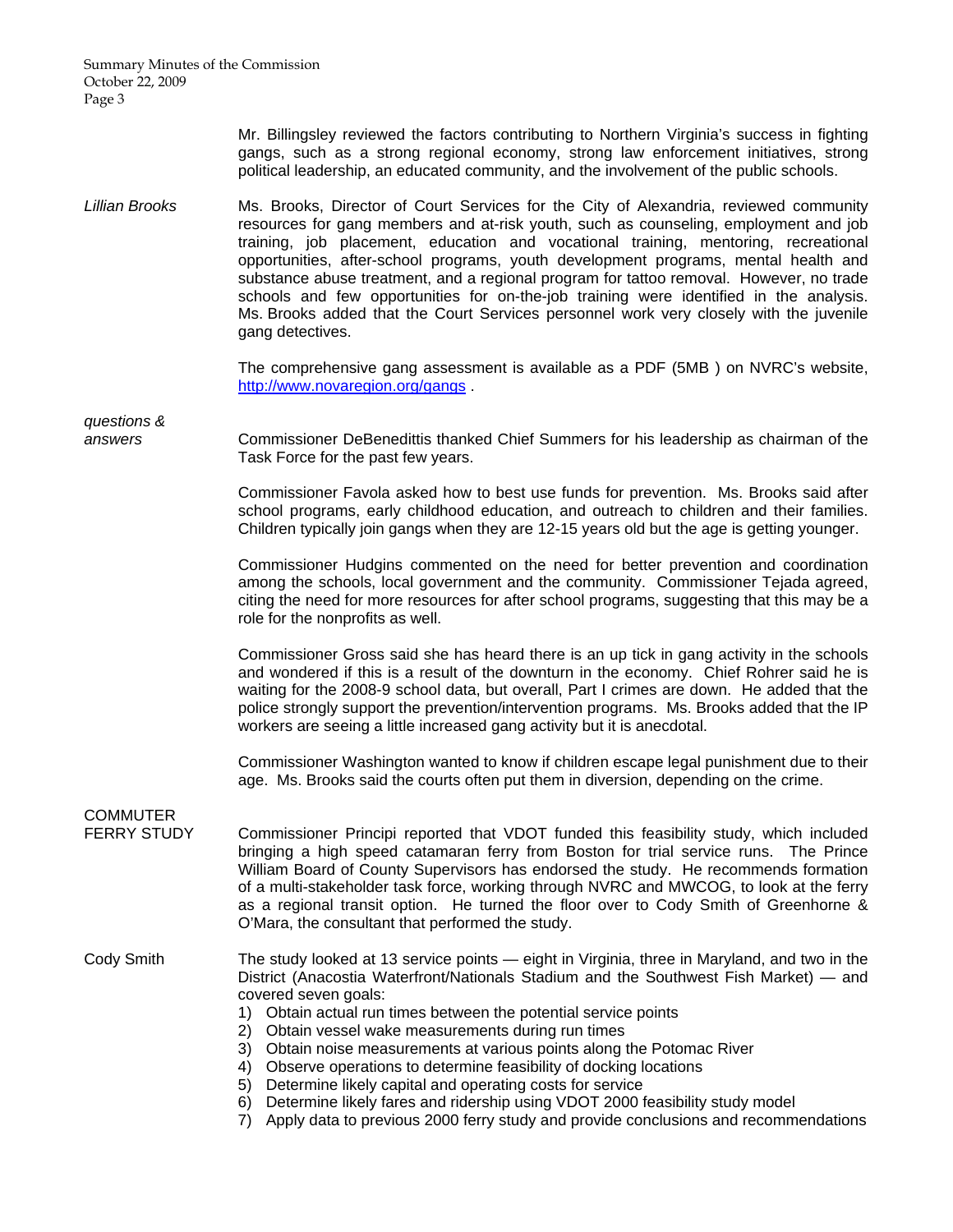Summary Minutes of the Commission October 22, 2009 Page 4

> Mr. Smith added that Greenhorne & O'Mara is working with Charles County, Maryland, and Ft. Belvoir to determine ridership at these military installations.

> The study concluded that changing the type of ferry to a multi-hull vessel and obtaining a waiver of the no-wake zones will decrease the run times. The fare would be \$11 per person round-trip, with 140,000 round-trip passengers per year needed to make this transit option feasible. Based on the 2000 VDOT model, 170,000 round-trip passengers per year are predicted. The ferry would need public financial support. The consultant firm recommends performing a much more rigorous market analysis.

# *questions &*

*answers* Commissioner Favola asked if the ferry would divert funds from other transit. Mr. Smith replied there is a unique source of funding for water transit.

> Commissioner Smyth inquired about the number of days the ferry would be unable to run due to inclement weather. Mr. Smith said one week of downtime in a year.

> Commissioner Tejada wanted to know if the consultants worked with the feds on the study. Commissioner Principi said federal, state and local government officials rode the ferry and U.S. Transportation Secretary Ray LaHood's office is enthusiastic about this option.

> Commissioner Gross pointed out the study results presented tonight do not include the environmental impacts on the water. Mr. Smith replied that a lot of the commuter ferries are going green and use solar power, and it should be kept in mind the number of cars taken off the roads.

CONSENT AGENDA Commissioner Lazaro moved approval of the Consent Agenda, consisting of the items outlined below. The motion was seconded and unanimously carried.

- A. Financial Reports for June 2009
- B. Resolution No. P10-05: NVRC Appointment to the Health Systems Agency of Northern Virginia Board of Directors
- C. Adoption of Commission Meeting Schedule for Calendar Year 2010

EXECUTIVE DIRECTOR'S

REPORT Mr. Gibb distributed a copy of his report, which included updates on:

• Energy Efficiency Community Block Grant Funds — Mr. Gibb thanked Aimee Vosper for coordinating this with the Dept. of Mines, Minerals and Energy and the Planning District Commissions for jurisdictions not receiving direct funding.

- Regional Water Supply
- Rain Garden Workshop
- Coastal Program Highlights

• Success of Northern Virginia HOPWA Program — Mr. Gibb reported that the NVRCadministered HOPWA grants for Northern Virginia have met or exceeded their target goals and are not experiencing any of the problems the program has encountered under the District of Columbia's administration, as reported in *The Washington Post*.